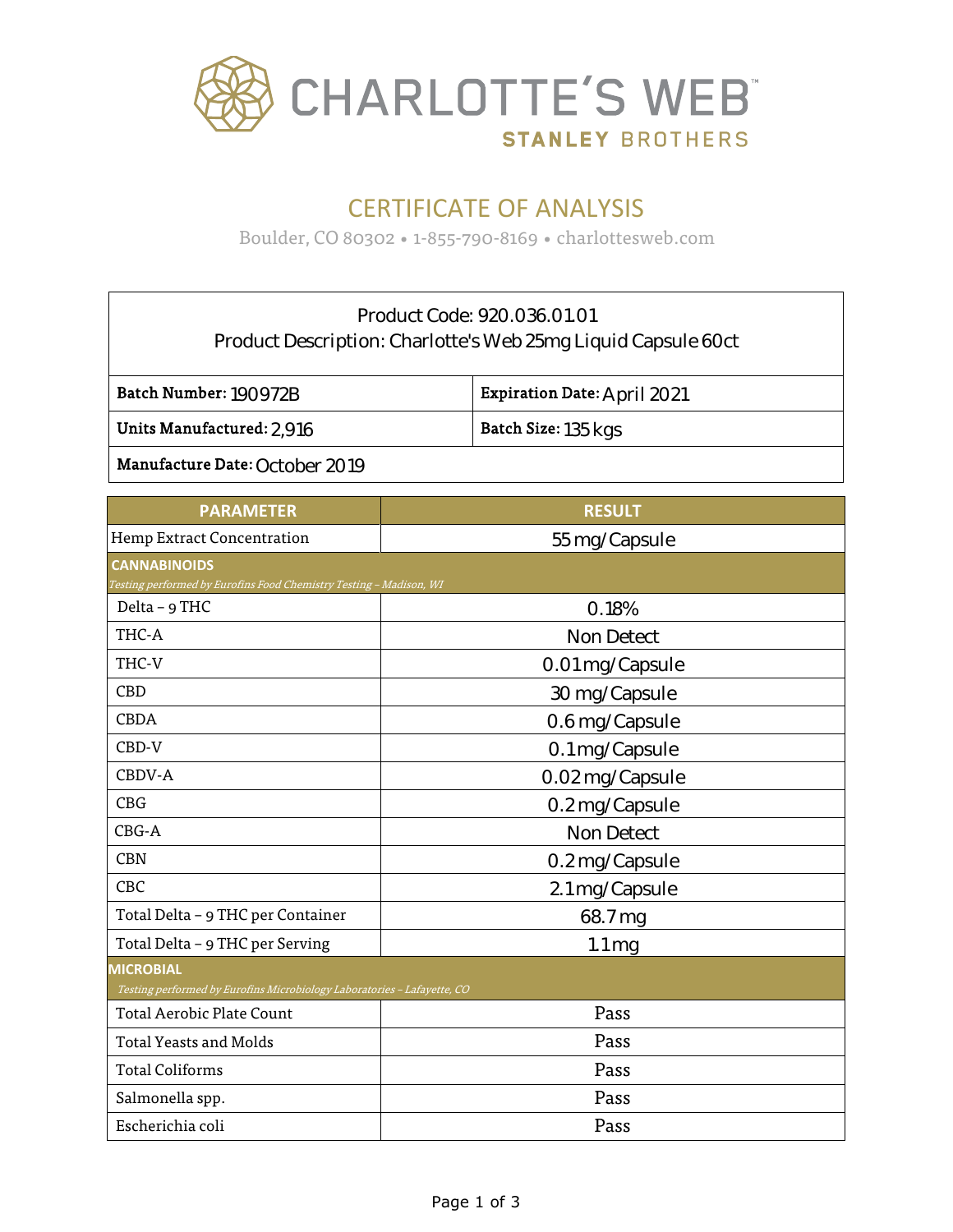

## CERTIFICATE OF ANALYSIS

Boulder, CO 80301 • 1-855-790-8169 • charlottesweb.com

### Product Code: 920.036.01.01 Product Description: Charlotte's Web 25mg Liquid Capsule 60ct

| Batch Number: 190972B          | <b>Expiration Date: April 2021</b> |
|--------------------------------|------------------------------------|
| Units Manufactured: $2.916$    | Batch Size: 135 kgs                |
| Manufacture Date: October 2019 |                                    |

| <b>RESIDUAL SOLVENTS</b><br>Testing performed by Eurofins Food Chemistry Testing - Madison, WI |      |  |  |  |  |
|------------------------------------------------------------------------------------------------|------|--|--|--|--|
| <b>Total Residual Solvents</b>                                                                 | Pass |  |  |  |  |
| <b>HEAVY METALS</b><br>Testing performed by Eurofins Food Chemistry Testing - Madison, WI      |      |  |  |  |  |
| Arsenic                                                                                        | Pass |  |  |  |  |
| Cadmium                                                                                        | Pass |  |  |  |  |
| Lead                                                                                           | Pass |  |  |  |  |
| Mercury                                                                                        | Pass |  |  |  |  |
| <b>PESTICIDES</b><br>Testing performed by Eurofins Food Chemistry Testing - Greenfield, IN     |      |  |  |  |  |
| <b>Total Pesticides</b>                                                                        | Pass |  |  |  |  |